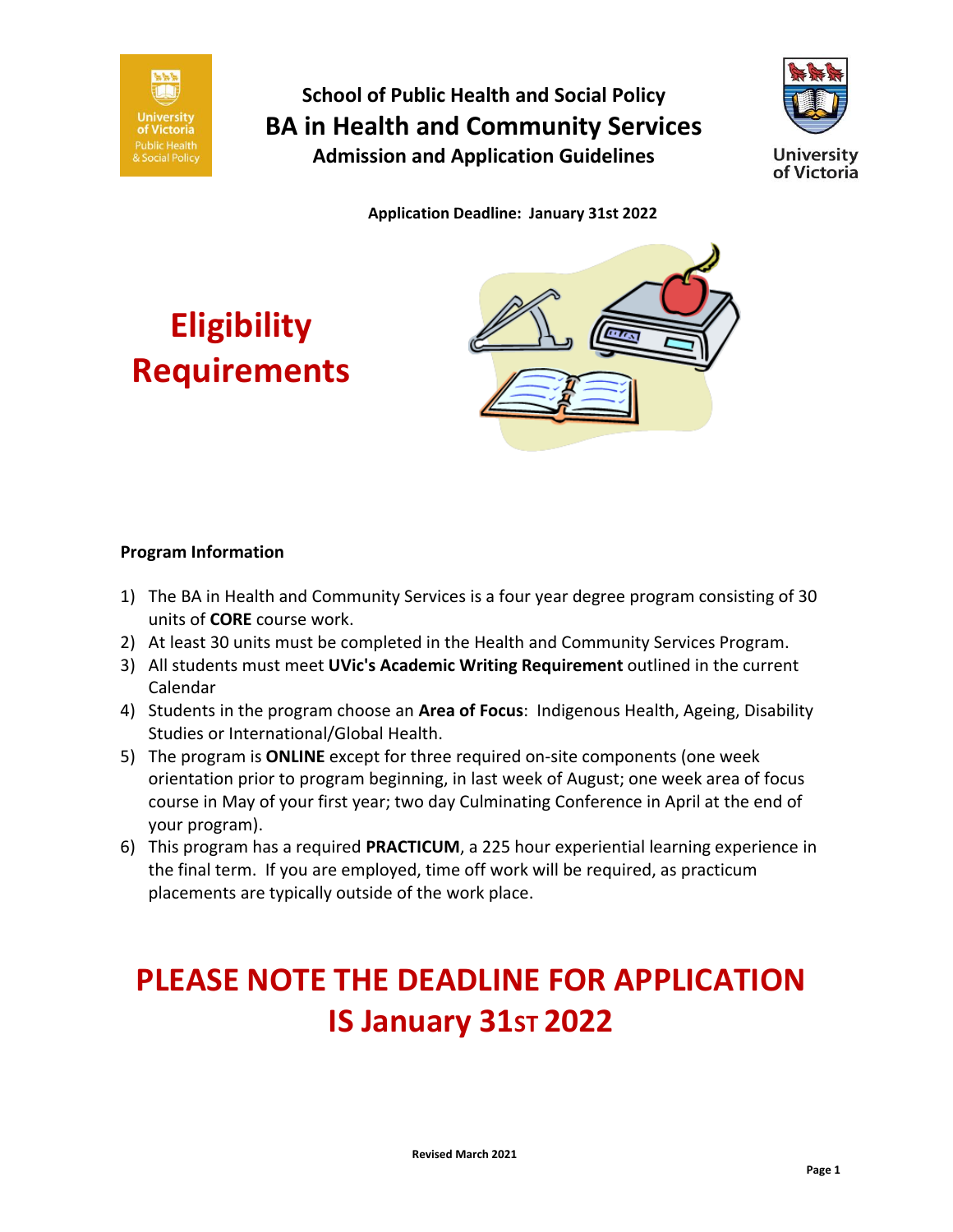



#### **Admission Requirements**

- 1) Students will have usually completed 30 units of  $1<sup>st</sup>$  and  $2<sup>nd</sup>$  year coursework at UVic or another recognized post-secondary institution, upon admission. However, those who have completed at least 12 units of course work may apply to enter the program in second year for ON CAMPUS studies, and students who have completed 27 or more units may apply to enter the program in third year for ONLINE studies.
- 2) Admission of transfer students who have completed transferable course work at another recognized post-secondary institution will be considered, as per UVic transfer credit policies outlined in the current UVic Calendar. Some academic certificate or diploma programs may be eligible for block credit; this does not include vocational or professional development credentials.
- 3) Students are selected through a competitive application process. A GPA of 4.0 (B-) on the most recent 12 units is required.
- 4) It is strongly recommended that students have completed Pre-calculus 11 or Foundations of Mathematics 12 or equivalent.

**Supporting documents are required and form part of your application. They MUST be ready to upload at the time of your online application. These include (unofficial) transcripts, a statement of intent and your resume (CV).**



# **Applying to UVic is easy! Just follow the steps at the link below.**

**[https://www.uvic.ca/undergraduate/admissions](https://www.uvic.ca/undergraduate/admissions/how-to-apply/index.php)[/](http://www.uvic.ca/future-students/undergraduate/apply/index.php/) [how-to-apply/index.php](http://www.uvic.ca/future-students/undergraduate/apply/index.php/)**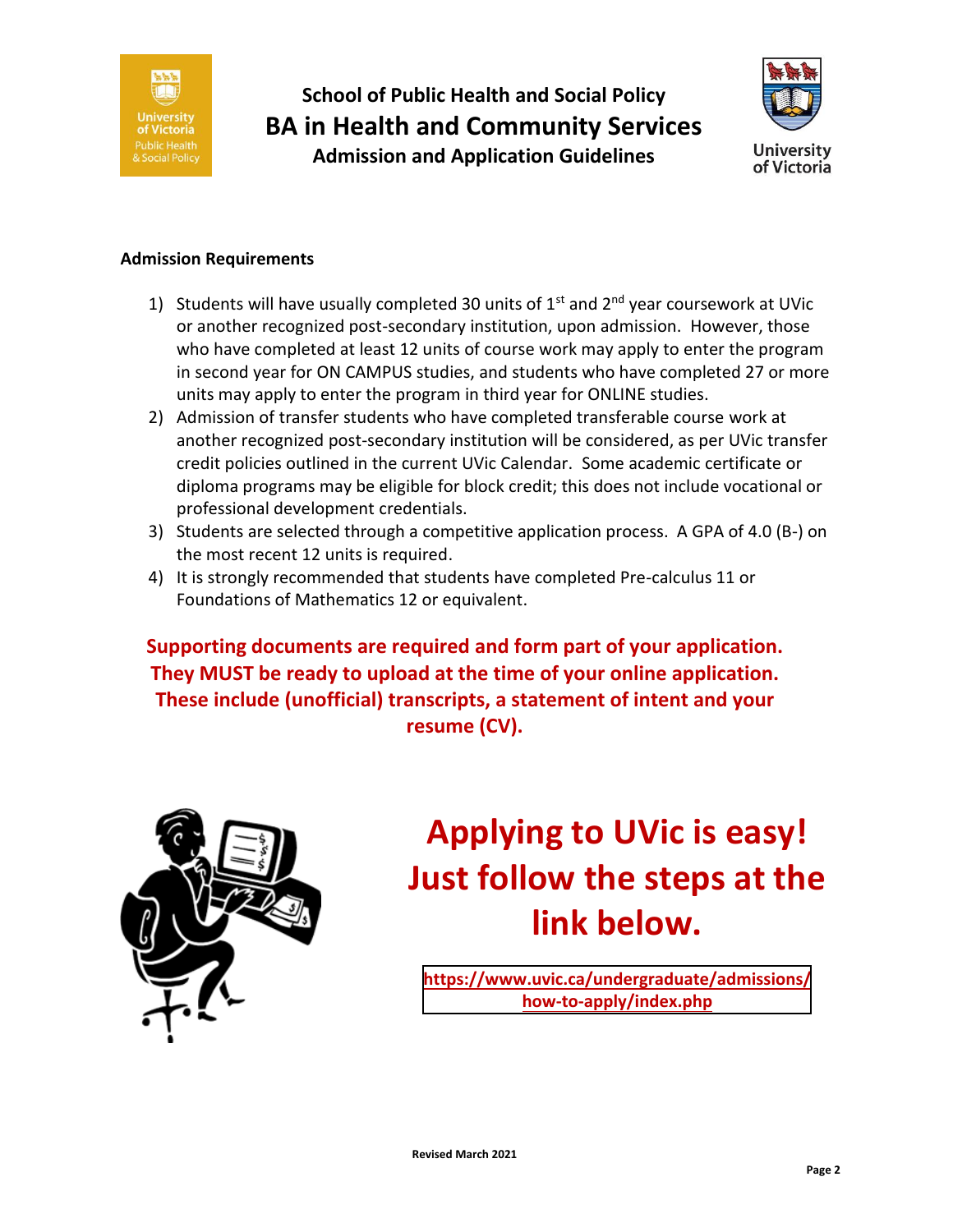



**The following documents are required and form part of your application. They must be ready to upload at the time of your online application.**

**1) Submit transcripts – UNOFFICIAL transcripts are okay for application purposes; if you are offered a seat in the program OFFICIAL copies will be required later**

- High school completion or equivalent
- **All** post-secondary

#### **2) Statement of Intent**

**Hint**

The Statement of Intent must include the items outlined below, and not exceed two pages in length double-spaced (standard 12 point fonts & one inch margins are required).

> A strong statement of intent provides the opportunity for your application to stand out. Please make sure it covers the following points.

- $\checkmark$  Preferred area of focus and second choice of area of focus
- $\checkmark$  Purpose in seeking degree
- $\checkmark$  Describe how this degree relates to your experience, goals and career plans
- $\checkmark$  Full or part time study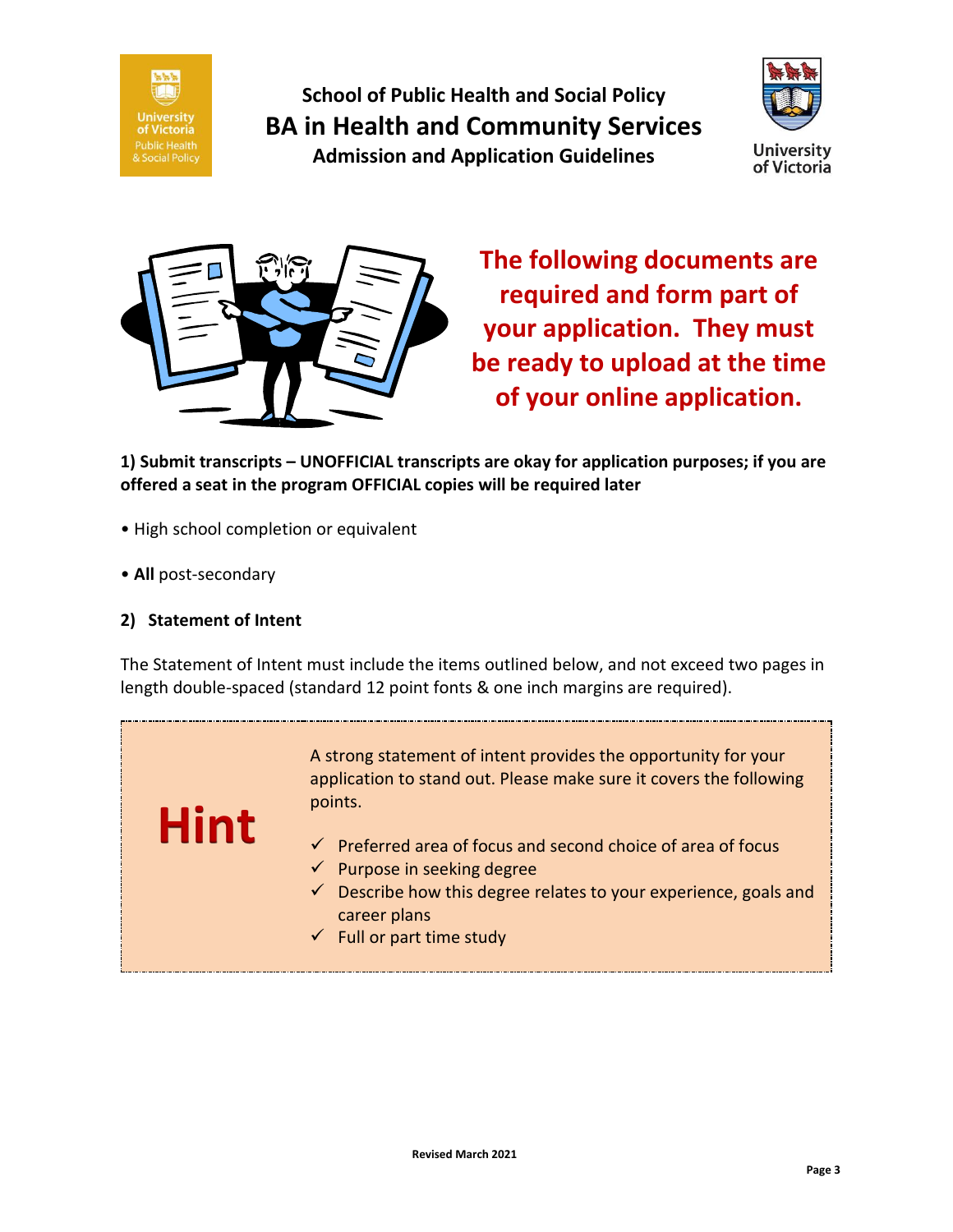



#### **3) Resume/CV (maximum three pages)**

|             | A resume/CV should contain the following:                                                                                                             |
|-------------|-------------------------------------------------------------------------------------------------------------------------------------------------------|
| <b>Hint</b> | <b>Skills</b><br>$\checkmark$<br>Education<br>$\checkmark$ Employment Experience<br>$\checkmark$ Volunteer Experience<br>$\checkmark$ Awards Received |

### **Criteria for Selection and Review**

All applicants who meet the criteria for admission to UVic will be reviewed according to the following criteria.

1) Grade Point Average (GPA) minimum 4.0/9.0 (B-)

2) Statement of Intent

3) Other considerations include professional and volunteer experience and community service.

Once admitted to the program students may change their area of focus subject to individual academic advising with the Program Manager.

Some applicants may:

• have exemplary careers and records of accomplishment yet have irregular undergraduate university records;

• have a GPA below B- (4.0)